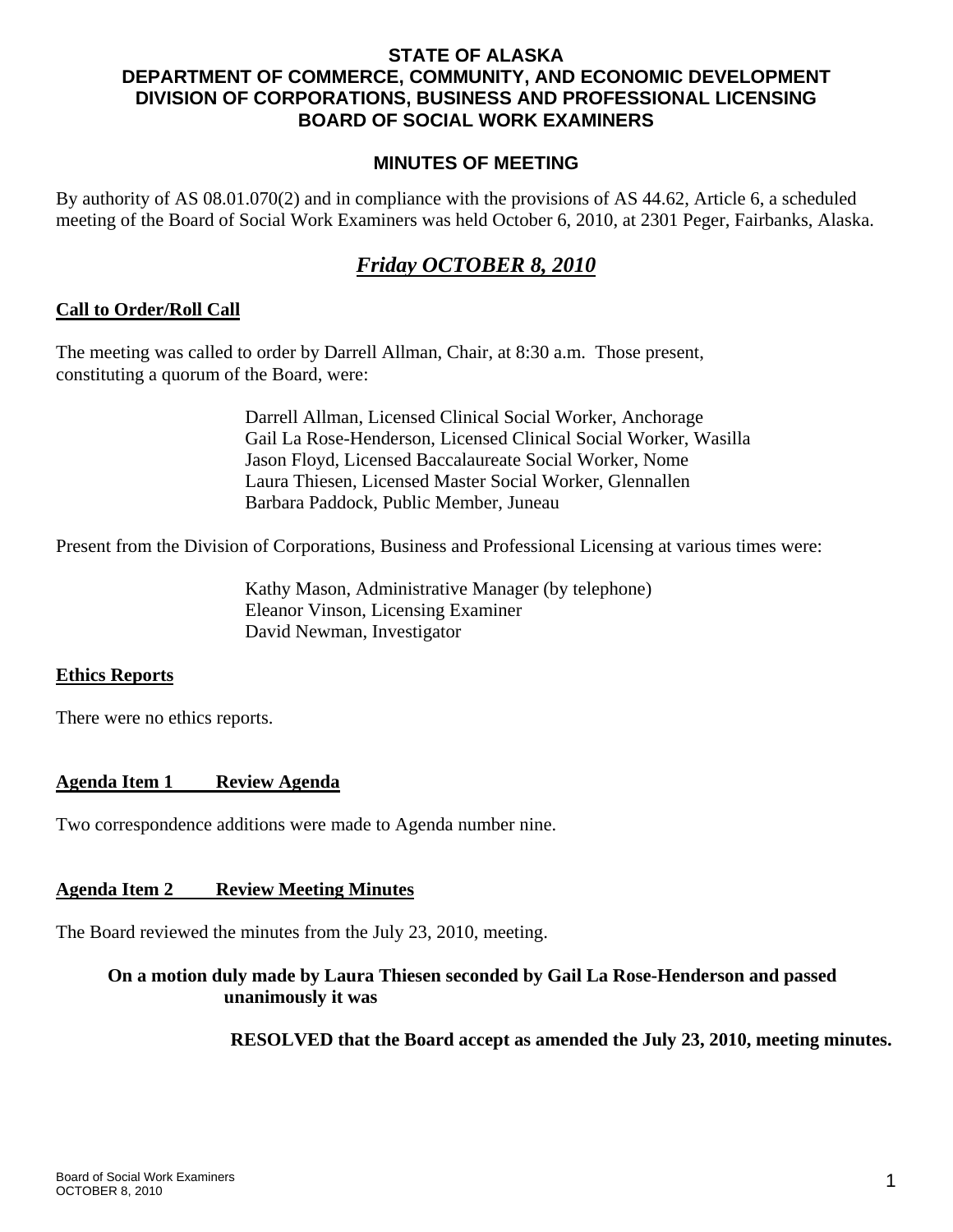#### **Agenda Item 3 Investigator Report Agenda Item 4 Investigator Report/Applications**

Investigator David Newman gave his investigation report. There are three open complaints. Since the last meeting, there have been three complaints or investigations that were closed. Two complaints/investigations were closed by an advisement letter and one was closed because of lack of jurisdiction.

## **On a motion by Laura Thiesen, seconded by Barbara Paddock, and approved unanimously it was**

 **RESOLVED to go into executive session with staff in accordance with AS 44.62.310(c)(2) and (3) for the purpose of discussing an application.** 

Into executive session: 9:10 am Out of executive session: 10:18 am

**On a motion by Laura Thiesen, seconded by Gail La Rose-Henderson, and approved unanimously it was** 

 **RESOLVED to deny the application of Edwin J. I. Feraco for Clinical Social Worker by Credentials, based on: 08.95.110 (a) (3)(4)(5) 08.95.120 (a) (3) (A) 12 AAC 18.150 and 12 AAC 18.140 (c) and 12 AAC 18.112 (2) (A)** 

## **Agenda Item 5 Applications/Reinstatements**

The Board reviewed fifty-five applications during today's meeting.

## **On a motion by Jason Floyd, seconded by Gail La Rose-Henderson, and approved unanimously it was**

 **RESOLVED to go into executive session with staff in accordance with AS 44.62.310(c)(2) and (3) for the purpose of discussing an application.** 

Into Executive Session: 1:24 pm Out of Executive Session: 1:29 pm

**On a motion by Jason Floyd, seconded by Barbara Paddock, and approved unanimously it was** 

 **RESOLVED to approve the following Social Work applications with the stipulation that the information in the applicants' files will take precedence over the information in the minutes:** 

## *CLINICAL SOCIAL WORKER BY EXAMINATION*

 Gifford, Valerie Mortenson, Christian O'Neill, Siobhan Richard, Pauline Smith, Chelsa Stratman, Brandy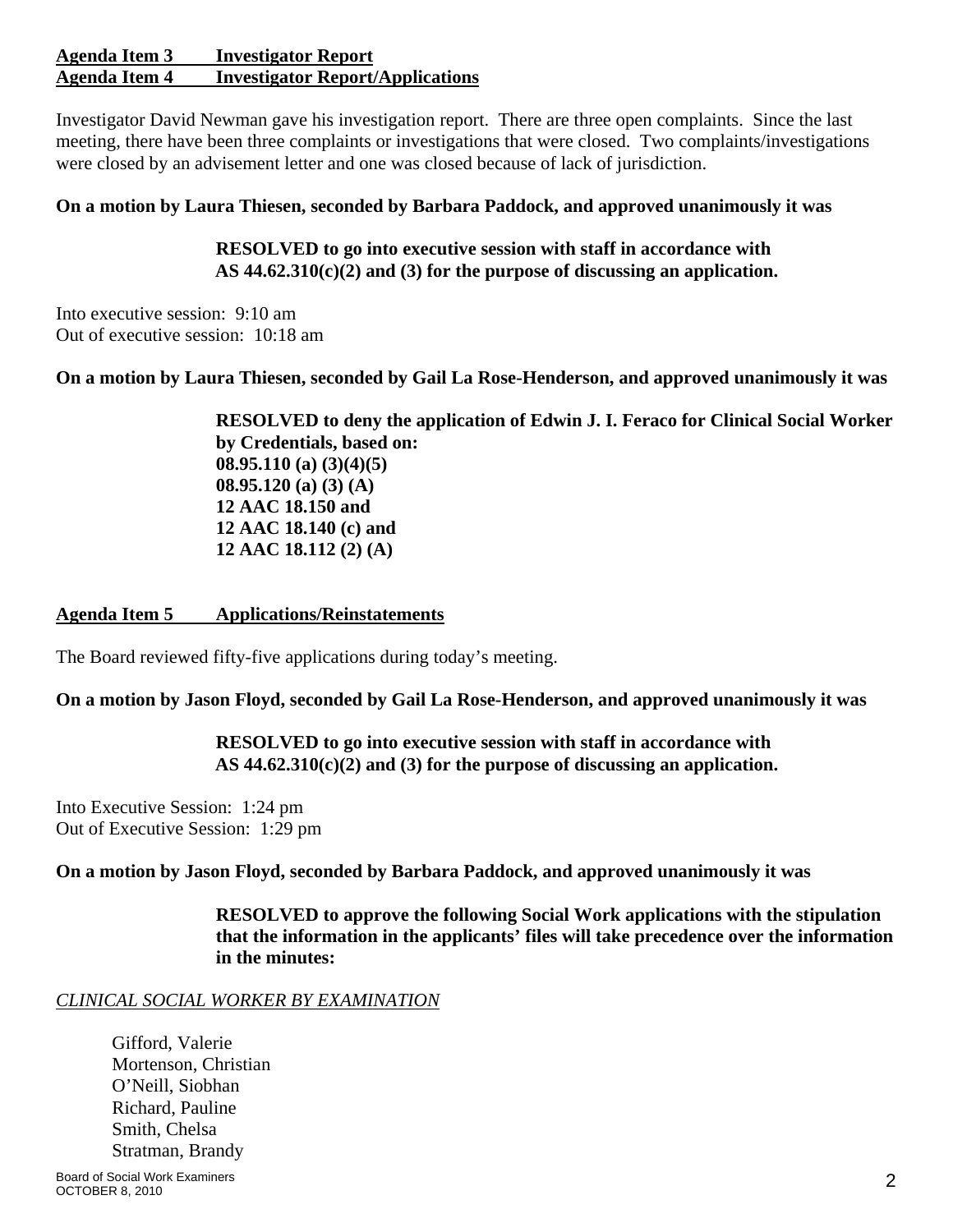Sumner, Tad Young, Maureen

#### *CLINICAL SOCIAL WORKER BY CREDENTIALS*

 Baldwin, Cooper Schlenker, Benjamin

#### *MASTER SOCIAL WORKER BY EAMINATION*

Albright, Brian Guerriero, Cheryl Stazel, Mikki Tyus, Aretha

#### *MASTER SOCIAL WORKER BY CREDENTIALS*

 Bigley, Daniel Kiser, Jennifer Deschamps, Michael

#### *BACCALAUREATE SOCIAL WORKER BY EXAMINATION*

 Gardner, Kyle Gleason, Shane Maidl, Nikki Meath, Stephanie Richardson, Angela Spurrier, Jessica Vasilie, Jeannine

#### *BACCALAUREATE SOCIAL WORKER BY CREDENTIALS*

Raber, Amber

#### *REINSTATEMENT OF LICENSE*

Kleven, Sandra

#### **On a motion by Gail La Rose Henderson, seconded by Laura Thiesen, and approved unanimously it was**

 **RESOLVED to approve the following Social Work application with the stipulation that the information in the applicant's files will take precedence over the information in the minutes:** 

(Jason Floyd abstained from voting)

#### *BACCALAUREATE SOCIAL WORKER BY EXAMINATION*

Harvey, Sherri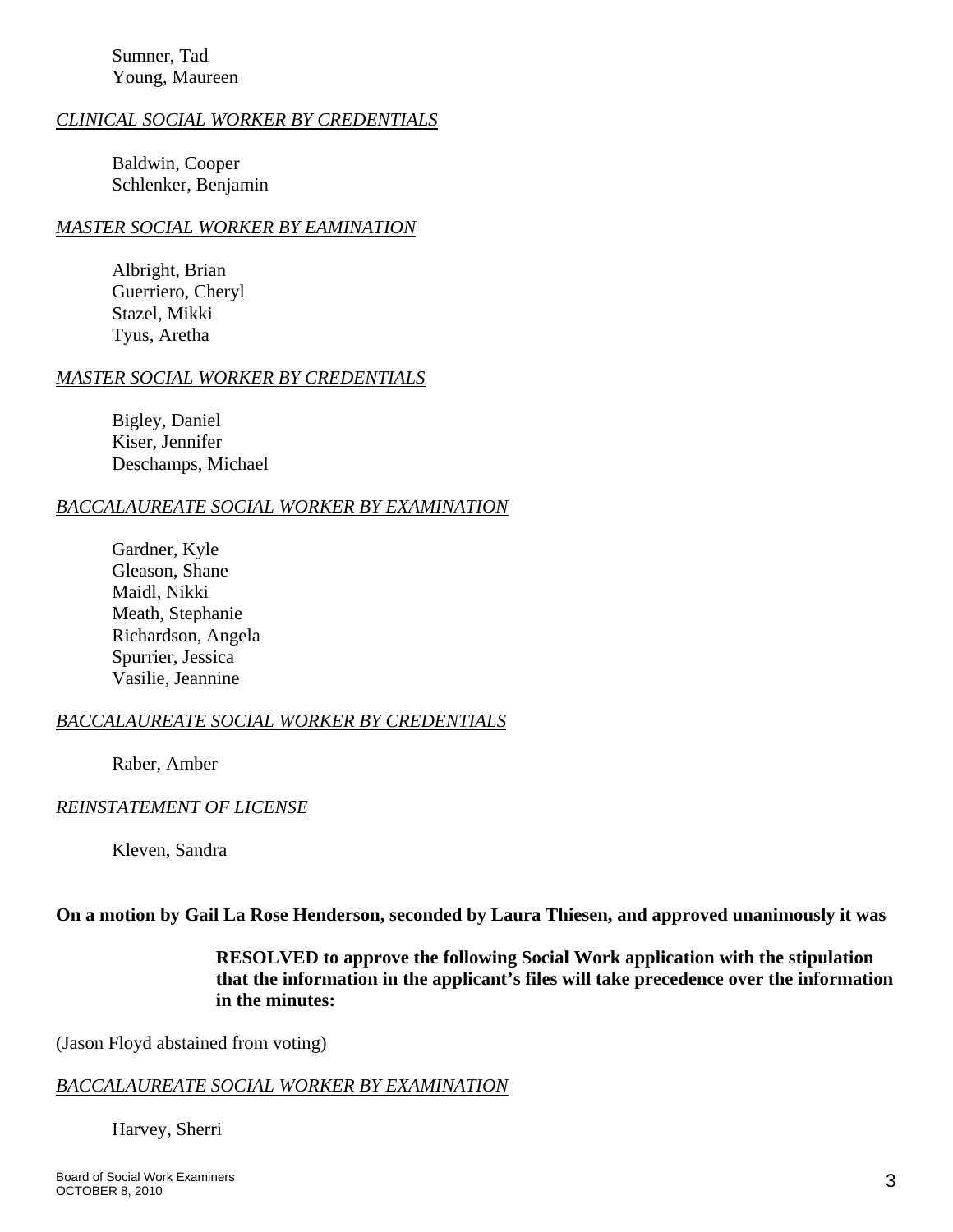**On a motion by Jason Floyd, seconded by Barbara Paddock, and approved unanimously it was** 

 **RESOLVED to approve the following Social Work Continuing Education Providers Approval applications with the stipulation that the information in the applicants' files will take precedence over the information in the minutes:**

## ALASKA IMMIGRATION JUSTICE PROJECT

Working with Interpreters

AKMFT

Seven Principles for making Marriage Work: How They Might Look in Your Office

CO-OCCURRING DISORDERS INSTITUTE, INC (CODI)

Trauma Specific Interventions

Trauma Informed Care

Alcoholisms Effects on Children

ASAM and Treatment Planning

HIPPA

OCS ASAM

OCS Recovery & Relapse

OCS Risk Assessment

Secondary Trauma and Burnout

Substance Abuse

# LORMAN BUSINESS CENTER, INC

Medical Privacy Rights of Minors

Mental Health Record Compliance

Options Under Section 504

Strategies to Reduce Bullying and Social Aggression

Substance Abuse & Mental Health Records: What Can You Release?

# **Agenda Item 6 Public Comment**

There was no public comment.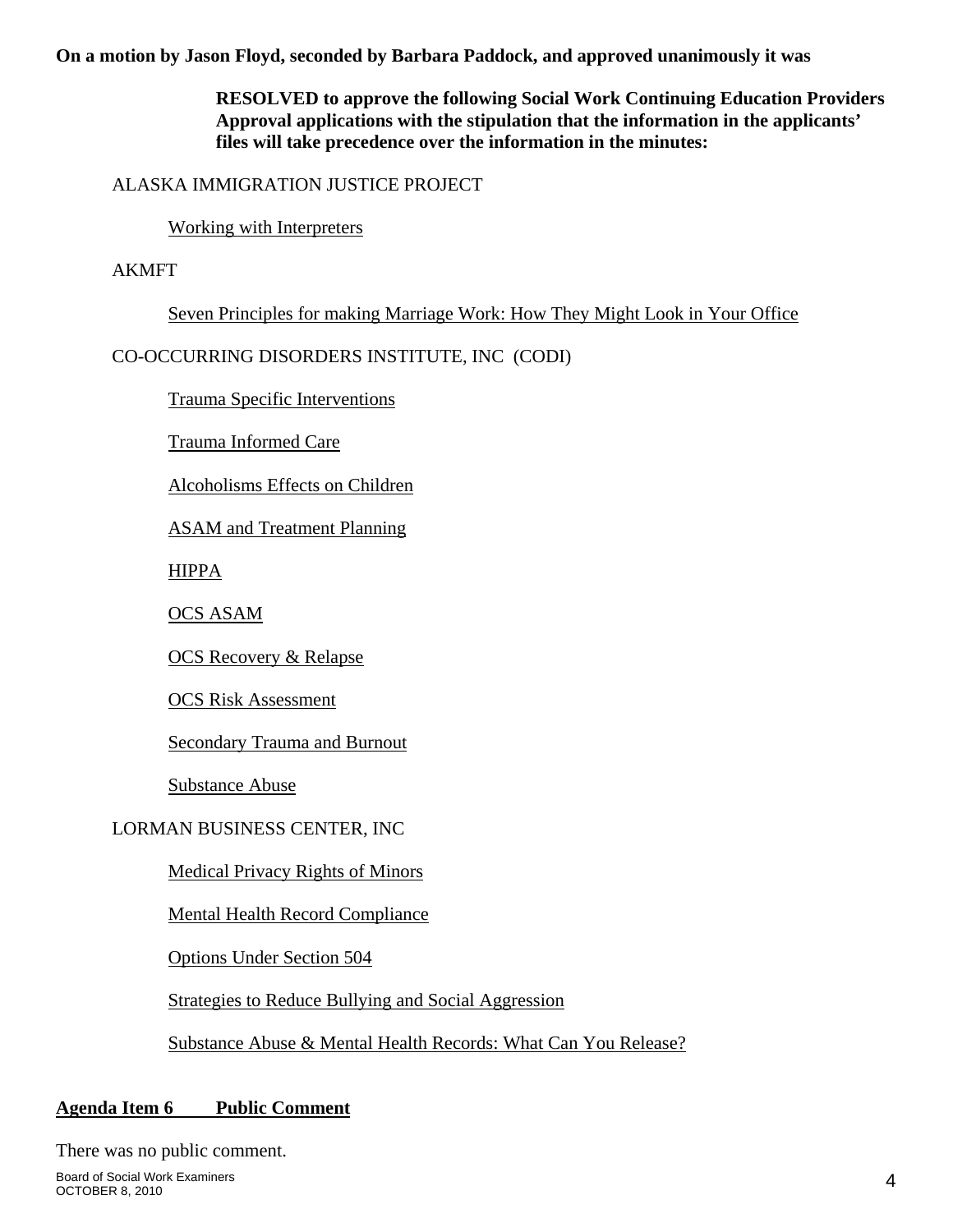## A. ASWB Testing Vendor Contract

The Association of Social Work boards (ASWB) has finalized a three-year contract with Pearson VUE for test administration. This is a change of venders for the ASWB. They previously contracted with ACT.

This is important to the Alaska Board because it is related to the following regulation:

**12 AAC 18.105. EXAMINATION.** (a) The examination required for licensure by examination under this chapter is the Association of Social Work Boards Examination sponsored by the Association of Social Work Boards.

The examination required for licensure as a

- (1) clinical social worker is the clinical examination;
- (2) master social worker is the intermediate examination; and
- (3) baccalaureate social worker is the basic examination.

#### B. Notice on website: Supervising other professions

Other licensing boards have been having difficulty with some LCSWs who are supervising for those boards, such as the Board of Professional Counselors, and not following the laws of that particular board, which are different from the laws/rules that social workers are licensed under. This has caused difficulty for some of those being supervised.

The Board of Social Work Examiners will have a notice posted on their website to alert licensees who are potential supervisors that each board has different rules governing supervision.

## C. Paperwork for proposed legislation

This was just an "FYI" regarding a form that will now be used in the end of the year reports for requests for statute changes

## D. Nominations for Board Chair

The Board chose to open nominations for Board Chair and Vice-Chair at this meeting and continue the nominations/voting at the next meeting.

Jason Floyd nominated Darrell Allman for the position of Chairman, but Mr. Allman declined the nomination.

Gail La Rose-Henderson was nominated by Barbara Paddock; this was seconded by Jason Floyd.

Laura Thiesen was nominated by Jason Floyd; this was seconded by Gail La Rose-Henderson.

Nominations were closed, but will be reopened and voted on at the next meeting.

## **Agenda Item 8 Budget Report**

Administrative Officer Cathy Mason gave the budget report. She reported that the Board is doing well and has a roll-forward of over \$100,000.00. The Department will be looking into reducing fees at the end of the two year licensing cycle (2012).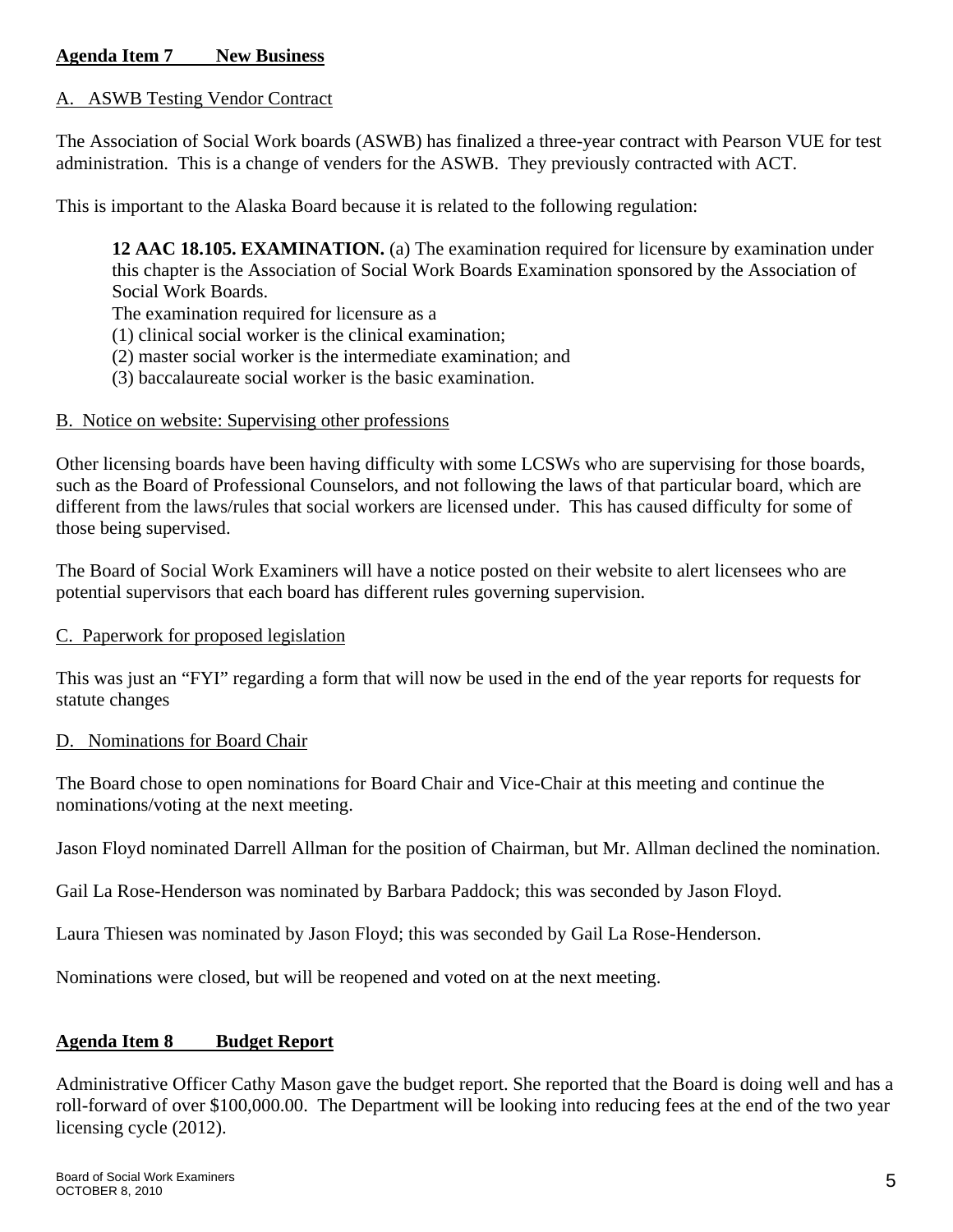With this in mind, the Board questioned why the Department is cutting travel by ten percent; refusing board travel, when the fees have already been reduced and this Board if not facing any financial difficulties.

## **Agenda Item 9 Correspondence**

## A. Ruiz/De Visser – MFT as supervisor

Ruiz and De Visser requested being able to use a Marital and Family Therapist Supervisor for their supervision toward licensure. The Board must follow the statutes/regulations, so was unable to allow the alternate supervision for clinical social work licensure.

**Sec. 08.95.110. License requirements.** (a) The board shall issue a license to practice clinical social work to a person ……

(2) has completed, within the 10 years before application for licensure and under the supervision of a licensed social worker, licensed psychologist or licensed psychiatrist either....

# **12 AAC 18.115. SUPERVISION OF EXPERIENCE FOR CLINICAL SOCIAL WORK LICENSE.** …….

(b) The board will, in its discretion, approve the supervision of experience of an applicant for a clinical social work license to satisfy the requirements of AS  $08.95.110(a)(2)$  if the clinical supervisor....

 (2) is a clinical social worker, psychologist, or psychiatrist who holds an unrestricted license to practice that profession in this state or other licensing jurisdiction during the period of supervision.

## B. Livingston – Change in supervision

Melody Livingston was previously granted approval of alternate supervision and was requesting only a change in her supervisor. This was approved.

## C. ASWB – Conscience clauses

This was an "FYI" for the Board from ASWB to alert them to new laws that are raising concerns among social work organizations regarding what is called conscience clauses.

## D. Lucas – Exam location

This was also an "FYI" for the Board regarding a concern brought to the Department Director regarding what locations an applicant is allowed to take the ASWB examination. The Board contracts with the Association of Social Work Boards to administer the examinations. It has recently contracted with a new administrator and it will be an item of discussion at the upcoming ASWB meeting that Board members are attending.

The Board realized that the needs of an individual must be weighed against the test provider presenting the exam in a uniform way and the need to protect the examination from being compromised.

No response was required.

## E. Williams – Care Coordinator job description

Joanne Williams requested that the Board review a job description for a Behavioral Specialist and determine if they felt it needed to be a licensed social worker position. The Board reviewed it and determined that it would require a license, as it encompassed some core social work services and practices.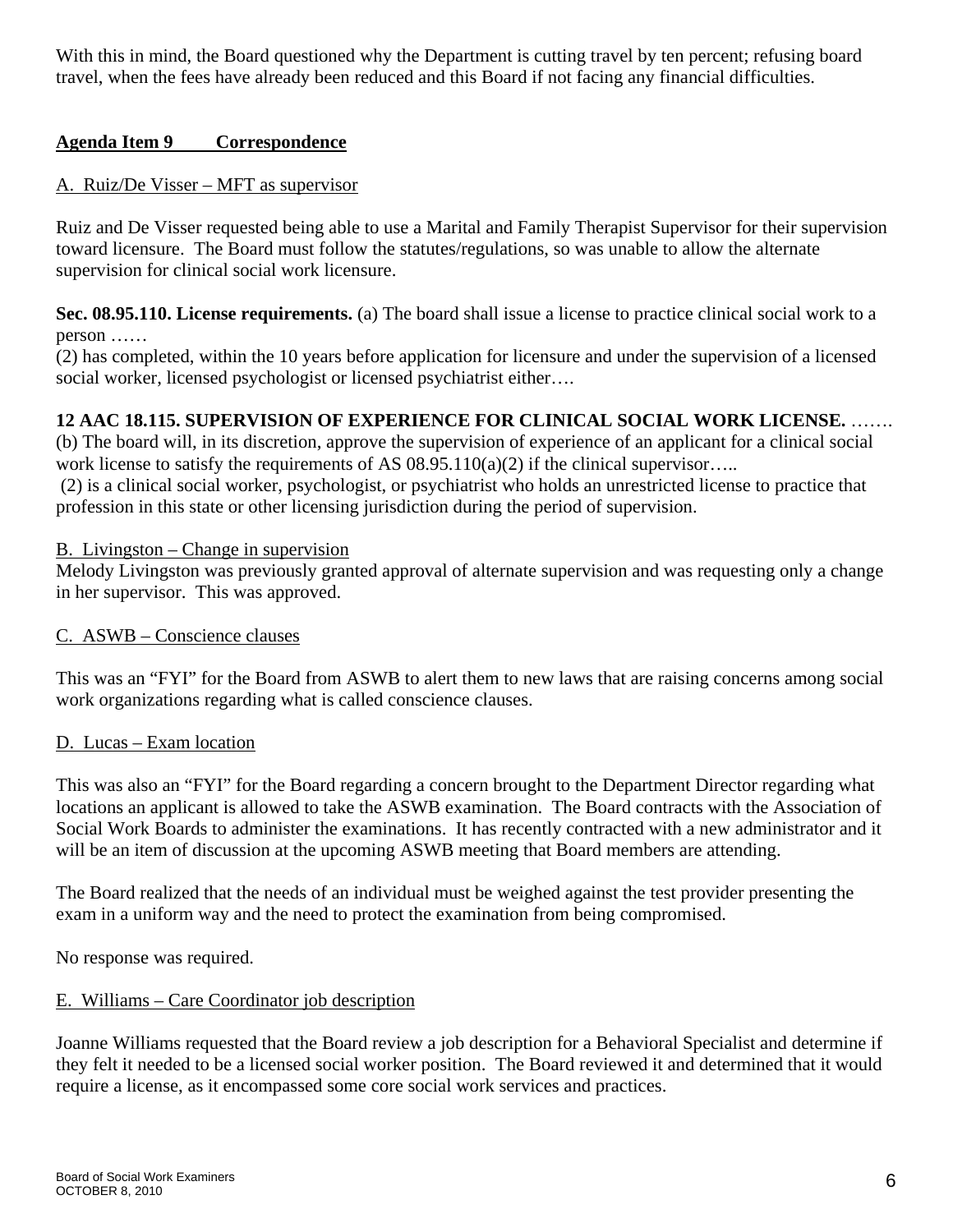## F. Davis – Extension Request

Michele Davis requested an extension to her time for taking an examination. This was granted.

## G. Thiesen – Alternate Supervision

Laura Thiesen requested alternate supervision for her clinical social work licensure supervision, per 12 AAC 18.115(d). This was approved by the Board by vote with member Thiesen abstaining.

## H. Curtis/Lewis – Alternate Supervision

Natalie Lewis and Marissa Curtis requested their alternate supervision for clinical social work be approved. The Board requested an individual, detailed plan be submitted.

# I. Livingston – Extension Request

Melody Livingston requested an extension to her time for taking an examination. This was granted.

# **Agenda Item 11 Regulations**

# A. 12 AAC 18.990 – student definition

The Department of Law has unofficially reported that a statute change is needed to change the definition in the regulation. The Board has requested the information in writing.

## B 12 AAC 18.150 – Code of Ethics

The National Association Of Social Workers has revised code of ethics by its 2008 Delegate Assembly. The 1999 edition is referred to in the following Alaska regulation:

**12 AAC 18.150. SOCIAL WORKER CODE OF ETHICS.** A social worker licensed in this state shall adhere to the code of ethics adopted by the Board of Social Work Examiners under this section. The board hereby adopts the *Code of Ethics of the National Association of Social Workers, Inc.,* 1999 edition, as the code of ethics for social workers licensed in this state.

There was discussion regarding changing the regulation to reflect the revised code of ethics.

Board Chair Allman and Board Member La Rose-Henderson will be attending the national ASWB meeting and will get more information on the Model Law and the Code of Ethics to bring to the next meeting.

# **Agenda Item 12 Old Business**

## A. PSA possibilities

Board Chair Allman and Board Member La Rose-Henderson will be attending the national meeting and will talk with ASWB about public service announcements. Other than that, it is a closed item, as there are no local resources.